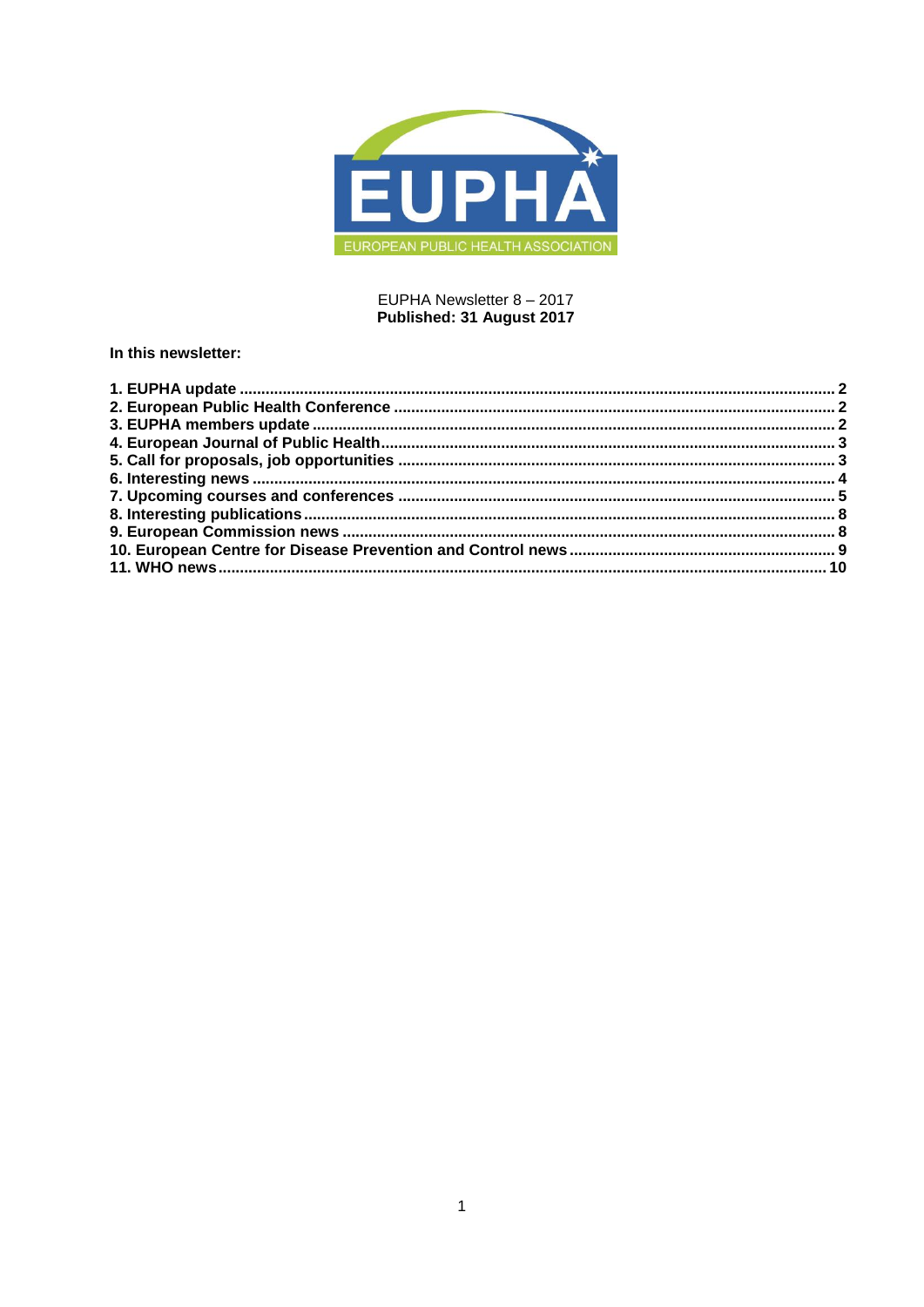# <span id="page-1-0"></span>**1. EUPHA update**

## **Andorra joins the EUPHA network**

EUPHA is very pleased to welcome Dr Josep Romagosa Massana as the representative of Andorra into our network. This expands our network to:

- 78 members from 46 countries:
- 39 national public health associations
- 20 institutional members
- 7 individual members
- 1 gobal member
- 11 partners

## <span id="page-1-1"></span>**2. European Public Health Conference**





**10th European Public Health Conference: 'Sustaining resilient and healthy communities', Stockholmsmässan, Stockholm, 1 - 4 November 2017**

### *STOCKHOLM 2017: EVERYBODY WILL BE THERE*

### **FULL PROGRAMME INCLUDING PRE CONFERENCES NOW AVAILABLE**

We are happy to inform you that the full programme is now available online. Click [here](https://ephconference.eu/2017-pre-conference-programme-327) to access the full programme.

### **REGISTRATION**

Nearly 1400 colleagues have already registered for the Stockholm 2017 conference. Don't miss out, be quick and save EUR 90 as [early bird registration](https://ephconference.eu/registration-2017---register-314) fees end **1 September**. From 1 September fees for EUPHA members are EUR 680. Non-members pay EUR 770, students and day registration EUR 420 (all including VAT). Registration fees vary between EUR 20 and EUR 140.

Registration is easy through the EPH Conference [registration](https://ephconference.eu/registration-2017---register-314) panel.

# <span id="page-1-2"></span>**3. EUPHA members update**

## **Public Health - Switzerland: annual conference**

The Swiss Public Health Conference 2017 - «Personalisierte Gesundheit aus Public-Health-Perspektive» (personalized health from a public health point of view) is organised on 22-23 November 2017. There will be simultaneous translation (French, German, English). Until 31 August, the early registration fees apply. More information: [http://conference.public-health.ch](http://conference.public-health.ch/)

## **French Society of Public Health - SFSP bi-annual conference**

The next bi-annual conference of the French Society of Public Health will take place in Amiens, from 4 to 6 October 2017.

This conference is co-organized this year with the Association des épidémiologistes de langue française – ADELF with a main theme : "Science and health practionners : Articulate knowledge and practices".

The full programme and additional information about the conference is available on our website : [http://urlz.fr/5CCC.](http://urlz.fr/5CCC)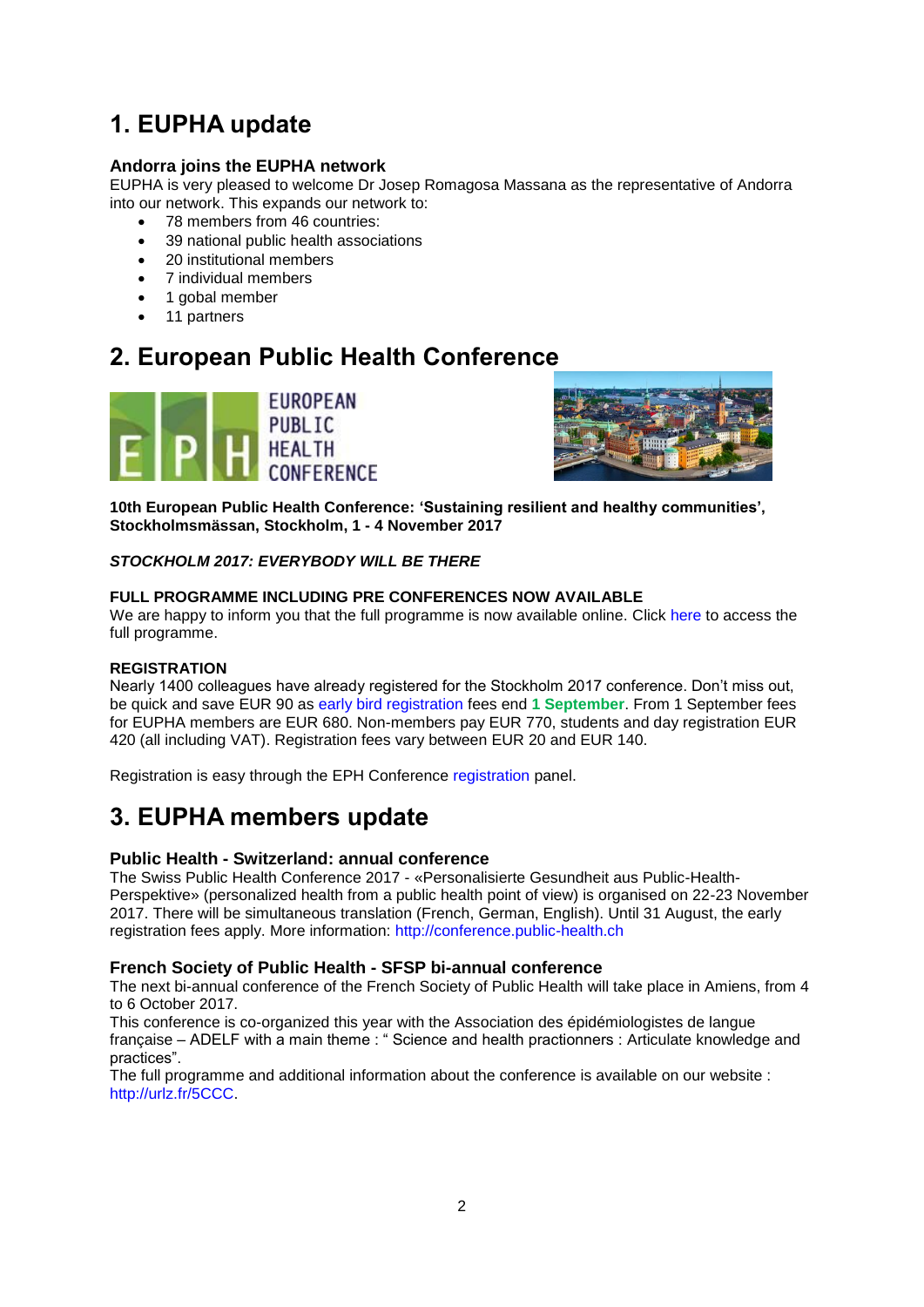# <span id="page-2-0"></span>**4. European Journal of Public Health**



[The European Journal of Public Health](http://eurpub.oxfordjournals.org/) is a multidisciplinary journal in the field of public health.

The EJPH is published bimonthly. The journal provides a forum for discussion and debate of current international public health issues with a focus on the European region. In 2016, the impact factor of the journal is at 2.751. The 5-year impact factor is 2.512.

The EJPH is the official journal of EUPHA.

#### **Advance articles alert 16-17 July 2017**

Cocaine contamination of banknotes: a review Gianmarco Troiano; Isabella Mercurio; Marco Golfera; Nicola Nante ; Paola Melai ... [\[article\]](https://academic.oup.com/eurpub/search-results?page=1&q=Cocaine%20contamination%20of%20banknotes%3A%20a%20review%20&fl_SiteID=5381&allJournals=1&SearchSourceType=1)

Assessment of informal caregiver's needs by self-administered instruments: a literature review Anne Lefranc ; David Pérol; Morgane Plantier; Pierre Chatelain; Henri de Rohan-Chabot ... **[\[article\]](https://academic.oup.com/eurpub/search-results?page=1&q=Assessment%20of%20informal%20caregiver%E2%80%99s%20needs%20by%20self-administered%20instruments%3A%20a%20literature%20review%20&fl_SiteID=5381&allJournals=1&SearchSourceType=1)** 

Estimating the prevalence of diabetes mellitus and thyroid disorders using medication data in Flanders, Belgium

Bert Vaes; Catherine Ruelens; Samuel Saikali ; Alexander Smets; Séverine Henrard ... [\[article\]](https://academic.oup.com/eurpub/search-results?page=1&q=Estimating%20the%20prevalence%20of%20diabetes%20mellitus%20and%20thyroid%20disorders%20using%20medication%20data%20in%20Flanders%2C%20Belgium%20&fl_SiteID=5381&allJournals=1&SearchSourceType=1)

#### **Advance articles alert 12-13 July**

Sustainability of outdoor school ground smoking bans at secondary schools: a mixed-method study [A. D. Rozema;](http://click.skem1.com/click/hmg7y-b9oi8m-6nsjr1i3/) [J. J. P. Mathijssen;](http://click.skem1.com/click/hmg7y-b9oi8n-6nsjr1i4/) M. W. J. Jansen ; [J. A. M. van Oers](http://click.skem1.com/click/hmg7y-b9oi8p-6nsjr1i6/) [\[article\]](http://click.skem1.com/click/hmg7y-b9oi8n-6nsjr1i4/)

#### **Advance articles alert 9-10 July**

Lower fragmentation of coordination in primary care is associated with lower prescribing drug costs lessons from chronic illness care in Hungary

[Ágnes Lublóy;](http://click.skem1.com/click/hk3y1-b98a99-6nsjr1i9/) [Judit Lilla Keresztúri;](http://click.skem1.com/click/hk3y1-b98a9a-6nsjr1i9/) [Gábor Benedek](http://click.skem1.com/click/hk3y1-b98a9b-6nsjr1i0/) [\[article\]](https://academic.oup.com/eurpub/search-results?f_Authors=%c3%81gnes+Lubl%c3%b3y)

#### **Advance articles alert 5-6 July**

Reasons for non-participation and ways to enhance participation in health examination surveys—the Health 2011 Survey

[Hanna Tolonen;](http://click.skem1.com/click/hhhd7-b8843i-6nsjr1i0/) [Annamari Lundqvist;](http://click.skem1.com/click/hhhd7-b8843j-6nsjr1i1/) [Tuija Jääskeläinen;](http://click.skem1.com/click/hhhd7-b8843k-6nsjr1i2/) [Seppo Koskinen](http://click.skem1.com/click/hhhd7-b8843l-6nsjr1i3/) ; [Päivikki Koponen](http://click.skem1.com/click/hhhd7-b8843m-6nsjr1i4/) **Tarticle1** 

## <span id="page-2-1"></span>**5. Call for proposals, job opportunities**

## **Institute of Public Health of the University of Porto, Portugal**

**Research Scholarship - Healthcare Services Research**

A position is available within the scientific area of Health Services Research at the Institute of Public Health of the University of Porto (ISPUP) (Ref. BINT2017001).

**About the Institute of Public Health of the University of Porto**: The Institute of Public Health of the University of Porto – ISPUP – is devoted to create and disseminate high quality information and competitive knowledge in the broad field of public health. ISPUP promotes solid interaction among experienced researchers from complementary scientific fields and actively stimulates networking among relevant regional, national and international institutions with a dynamic exchange of clinical and population-based scientific information. As part of its strategic plan a hospital epidemiology group was launched that later engaged in a strong cooperation with Centro Hospitalar de São João, the largest hospital structure in the North of Portugal.

#### **Admission requirements:**

Mandatory: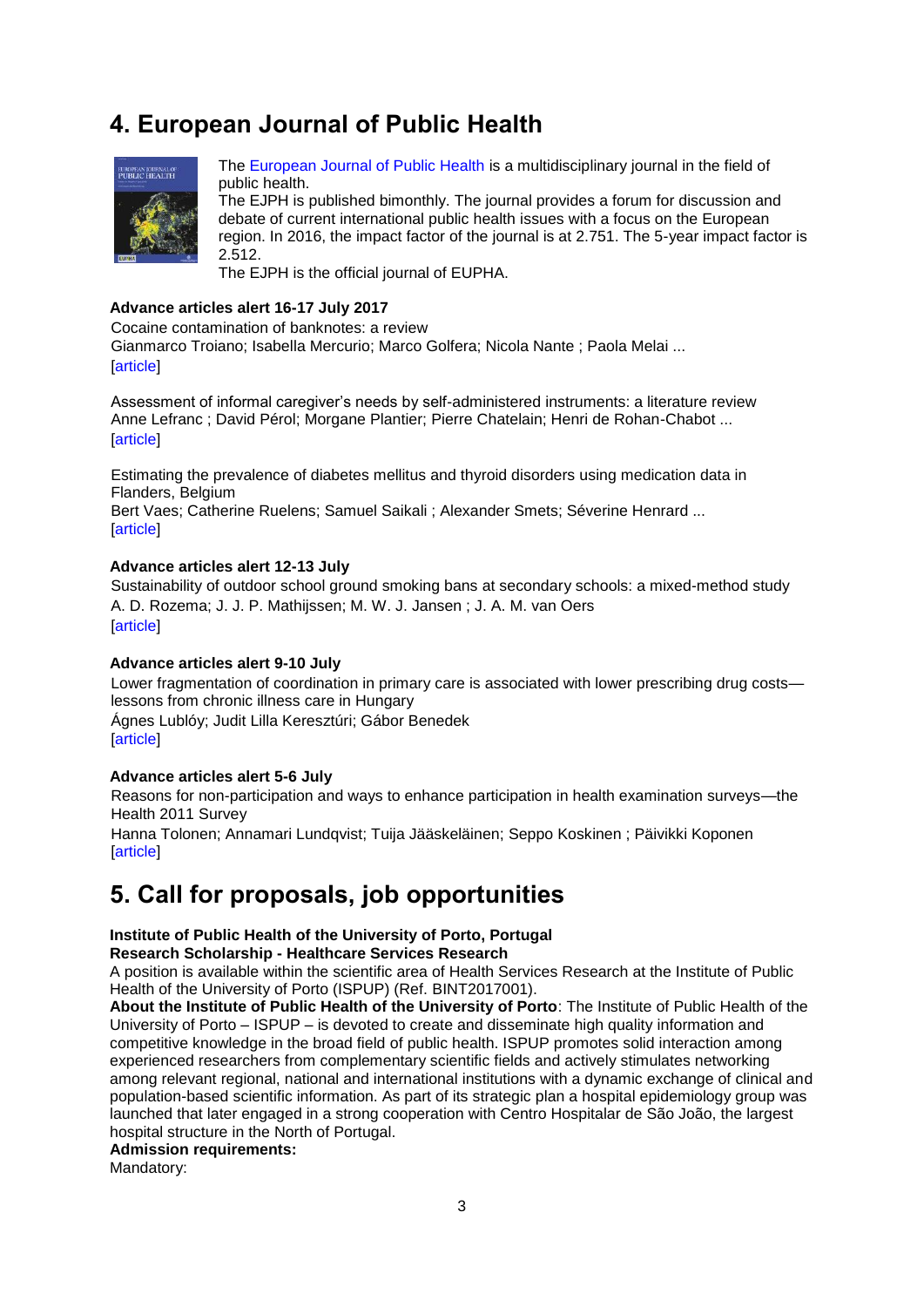- Master in Public Health, Epidemiology or equivalent;
- Professional experience in the field of epidemiology, health services research, patient safety or quality of care;
- Fluency in English documented by corresponding diploma or scientific papers as the first author.

**Activity Outline:** The fellow will be part of the hospital epidemiology team. He/she will be responsible for data extraction and analysis to describe and monitor patient safety and quality of care indicators. **Workplace:** Institute of Public Health of the University of Porto (ISPUP), Portugal

**Duration and Stipend:** The grant will have an initial duration of 12 months, with a possible extension, with an expected starting date in September/October 2017. Financial aspects are in accordance with the FCT regulations [\(http://alfa.fct.mctes.pt/apoios/bolsas/valores\)](http://alfa.fct.mctes.pt/apoios/bolsas/valores), which assigns a tax-free stipend of 980€ per month (12 months a year).

**Call finish date:** 6th September 2017

Applications should be sent by email to "secretaria@ispup.up.pt" (or personal delivery) to Joana Ferreira, Instituto de Saúde Pública da Universidade do Porto, Rua das Taipas 135, 4050-600 Porto, within the timeframe of the call.

**Further information:** [Here](http://ispup.up.pt/training-positions/scholarships/open-positions/258/)

## **Social Justice Research - Call for Papers on Justice and Health**

**Submission deadline for papers (based on accepted abstracts): June 30, 2018**

The special issue is expected to appear in 2019

#### **Overview**

Social Justice Research plans a special issue in "Justice and Health", to appear in 2019. This issue will be multidisciplinarily oriented, and will be open to contributions from psychology, sociology, economics, philosophy, epidemiology, public health, political science, public administration etc., as long as the research makes a contribution to the theoretical and/or empirical state of the art. Guest editors are Yukiko Asada and Erik Schokkaert.

The editors will consider contributions related to the following contexts:

1. Priority setting: how to decide equitably about which treatments should be included in the insurance package – or provided by the public system?

2. Inequality and inequity in health outcomes

3. Inequity in access to the health care system (e.g., who pays? Is there equality of access based on need?)

These topics can be approached in different ways:

- Conceptual questions about how to define "justice" in the contexts above.
- Empirical work on how people think about justice.<br>- Empirical work on actual systems i.e., on how equ
- Empirical work on actual systems, i.e., on how equitable is the existing situation.

It is important that authors make sure to clarify and define whatever 'fairness concept' they use, whether or not they focus on equity, equality or the umbrella notion of justice.

## **Important Dates / Fechas importantes**

- **November 30, 2017** Deadline for proposed one-page abstracts should **be sent by email to Yukiko.Asada@Dal.Ca and** [erik.schokkaert@kuleuven.be](http://euphapedia.eupha.org/newsletter/erik.schokkaert@kuleuven.be)
- **December 31, 2017** Authors will be notified about the acceptance of their proposal
- **June 23, 2018** Submission deadline for papers (based on accepted abstracts)

All submissions will go through the usual SJR peer-review process. Conditional on acceptance of the proposal, full papers should be submitted using the online system, specifying that the submission is for the special issue on the "Justice and Health". Instructions for authors are available at [www.springer.com/11211](http://www.springer.com/11211)

# <span id="page-3-0"></span>**6. Interesting news**

### **Before the flood: What drives preparedness?**

More targeted efforts are needed from both the public and private insurance sectors in order to encourage people to take action to reduce their risk of flood damage, according to a new study of three European countries.

[https://www.sciencedaily.com/releases/20...](https://www.sciencedaily.com/releases/2017/08/170821094257.htm?utm_source=feedburner&utm_medium=email&utm_campaign=Feed%3A+sciencedaily%2Fscience_society%2Fpublic_health+%28Public+Health+News+--+Scien)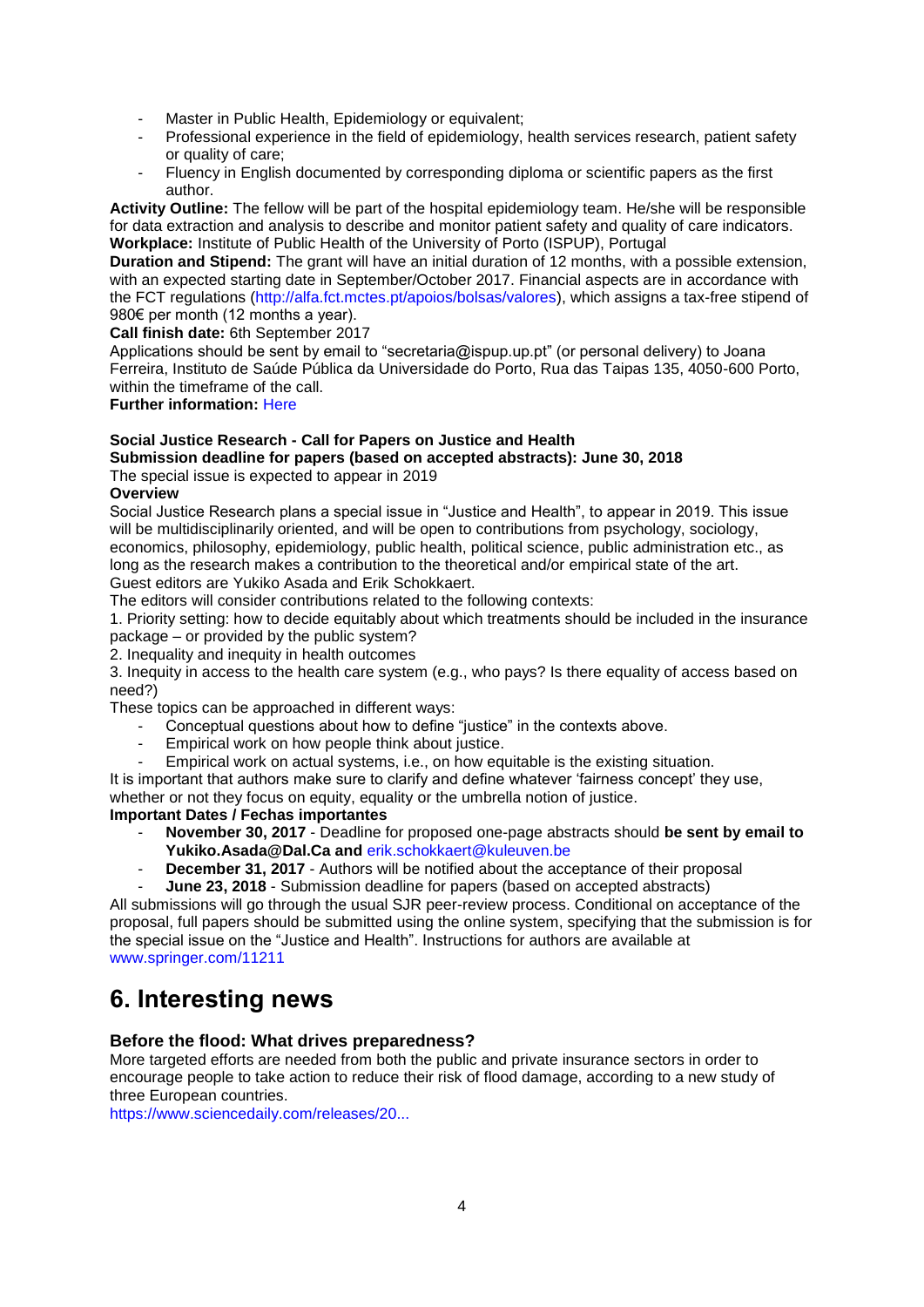### **Abstinence-Only Education Is Ineffective And Unethical, Report Argues**

Abstaining from sexual activity is a surefire way to prevent pregnancy and avoid sexually transmitted diseases. But programs advocating abstinence often fail to prevent young people from having sex, researchers write in the September issue of the Journal of Adolescent Health. Such programs, sometimes referred to as "abstinence only until marriage" programs, typically advocate monogamous, heterosexual marriage as the only appropriate context for sexual intercourse and as the only certain way to avoid unwanted pregnancies and sexually transmitted diseases. [http://www.npr.org/sections/health-shots...](http://www.npr.org/sections/health-shots/2017/08/23/545289168/abstinence-education-is-ineffective-and-unethical-report-argues)

#### **Fat bias starts early and takes a serious toll**

A very slender friend recently admitted to me that she "can't stand to be around fat people." Her reaction is almost visceral, and it prompts her to avoid social and professional contact with people who are seriously overweight. Although she can't pinpoint the source of her feelings, she said they go back as far as she can remember. And she is hardly alone. Decades ago, researchers found that weightbased bias, which is often accompanied by overt discrimination and bullying, can date back to childhood, sometimes as early as age 3. The prejudiced feelings may not be apparent to those who hold them, yet they can strongly influence someone's behavior.

[https://www.nytimes.com/2017/08/21/well/...](https://www.nytimes.com/2017/08/21/well/live/fat-bias-starts-early-and-takes-a-serious-toll.html?src=twr)

## <span id="page-4-0"></span>**7. Upcoming courses and conferences**

| <b>GOING</b> @INTERNATIONAL<br>»medicine & health«<br>Education, Training & Career | Going International is the first source for finding courses, seminars,<br>congresses and other events in the fields of medicine & health.<br>Going International is Europe's biggest service provider and<br>information platform and serves as an interface between |
|------------------------------------------------------------------------------------|----------------------------------------------------------------------------------------------------------------------------------------------------------------------------------------------------------------------------------------------------------------------|
|                                                                                    | organisers and participants of events. Going International is an<br>official partner of EUPHA.                                                                                                                                                                       |
| Title:                                                                             | Introduction to Mathematical Models of the Epidemiology and Control of<br><b>Infectious Diseases: An interactive short course for professionals</b>                                                                                                                  |
| Date / location:<br>Organiser:                                                     | 4 Sep 2017 - 15 Sep 2017 / London, United Kingdom<br>Imperial College London                                                                                                                                                                                         |
| Title:                                                                             | Annual Meeting of the Deutschen Gesellschaft für Epidemiologie e. V.<br>(DGEpi), the Deutschen Gesellschaft für Medizinische Soziologie e.V. (DGMS)<br>and the Deutschen Gesellschaft für Sozialmedizin und Prävention e.V.<br>(DGSMP)                               |
| Organiser:                                                                         | Date / location: 5 Sep 2017 - 8 Sep 2017 / Lübeck, Germany<br>DGEpi, DGMS and DGSM                                                                                                                                                                                   |
| Title:<br>Date / location:<br>Organiser:                                           | 61st Annual Scientific Meeting Society for Social Medicine (SSM)<br>6 Sep 2017 - 8 Sep 2017 / Manchester, United Kingdom<br>Society for Social Medicine                                                                                                              |
| Title:<br>Organiser:                                                               | <b>Science for Action</b><br>Date / location: 6 Sep 2017 - 8 Sep 2017 / Barcelona, Spain<br>AES (the Spanish Health Economics Association) and SEE (the Spanish<br>Epidemiological Society)                                                                          |
| Title:<br>Date / location:<br>Organiser:                                           | <b>The Sixth ESWI Influenza Conference</b><br>10 Sep 2017 - 13 Sep 2017 / Riga, Latvia<br><b>ESWI</b>                                                                                                                                                                |
| Title:<br>Date / location:<br>Organiser:                                           | <b>Advancing Tools for European Diabetes Research</b><br>11 Sep 2017 / Lisbon, Portugal<br>EURADIA - Alliance for European Diabetes Research                                                                                                                         |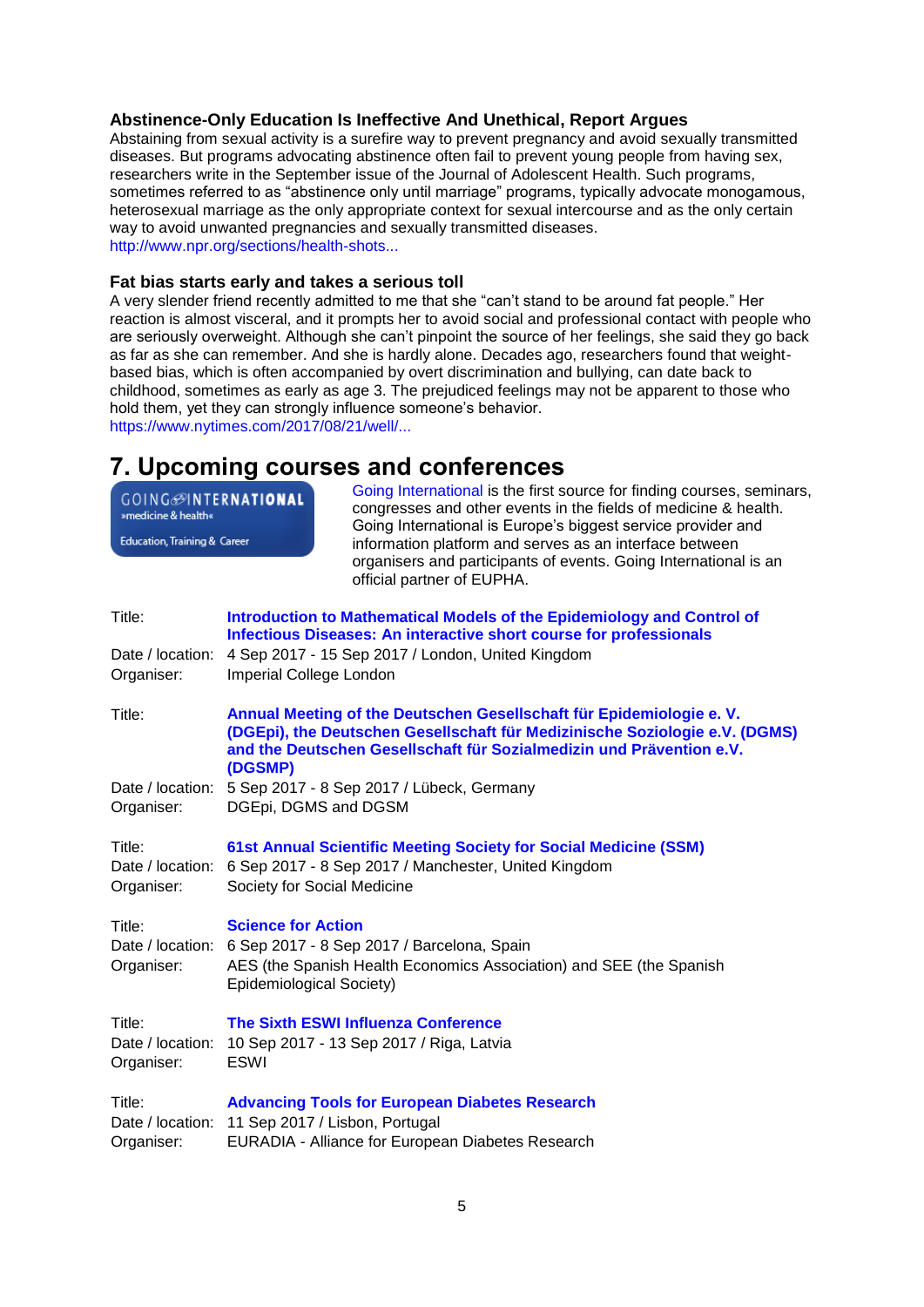| Title:<br>Organiser:                     | <b>Causal Inference course</b><br>Date / location: 18 Sep 2017 - 22 Sep 2017 / The Llatzeret, Menorca<br>1st International Programme of Advanced Epidemiology and Statistics, Public<br><b>Health School of Menorca</b> |
|------------------------------------------|-------------------------------------------------------------------------------------------------------------------------------------------------------------------------------------------------------------------------|
| Title:<br>Organiser:                     | Healthy aging at the crossroads: challenges and need for further action<br>Date / location: 21 Sep 2017 - 23 Sep 2017 / Istanbul, Turkey<br><b>Healthy Community Association</b>                                        |
| Title:<br>Organiser:                     | <b>Safety Promotion in Action</b><br>Date / location: 21 Sep 2017 - 22 Sep 2017 / Amsterdam, Netherlands<br>EuroSafe                                                                                                    |
| Title:                                   | FFC's 22nd International Conference on Functional Foods and Chronic<br><b>Diseases</b>                                                                                                                                  |
| Organiser:                               | Date / location: 22 Sep 2017 - 23 Sep 2017 / Boston, United States<br><b>Funtional Food Center</b>                                                                                                                      |
| Title:<br>Organiser:                     | 14th International Conference on Urban Health<br>Date / location: 26 Sep 2017 - 29 Sep 2017 / Coimbra, Portugal<br><b>ISUH</b>                                                                                          |
| Title:<br>Organiser:                     | <b>Introduction to Meta-analysis with Stata</b><br>Date / location: 27 Sep 2017 / Porto, Portugal<br>Institute of Public Health of the University of Porto                                                              |
| Title:<br>Organiser:                     | <b>Network Meta-analysis with Stata</b><br>Date / location: 28 Sep 2017 - 29 Sep 2017 / Porto, Portugal<br>Institute of Public Health of the University of Porto                                                        |
| Title:<br>Date / location:<br>Organiser: | Health, social and tourism policies: which synergies are possible?<br>29 Sep 2017 / Jesolo, Italy<br>ProMIS                                                                                                             |
| Title:                                   | European Health Forum Gastein - Health in All Politics-a better future for                                                                                                                                              |
|                                          | <b>Europe</b><br>Date / location: 4 Oct 2017 - 6 Oct 2017 / Bad Hofgastein, Austria                                                                                                                                     |
| Title:<br>Organiser:                     | The 11th International Conference on engineering and design of public spaces<br>Date / location: 6 Oct 2017 / Kazan, Russia<br><b>KAZAN EXPO LLC</b>                                                                    |
| Title:                                   | The 2nd International Congress on Controversies in Primary and Outpatient<br>Care (COPOC)                                                                                                                               |
| Organiser:                               | Date / location: 6 Oct 2017 - 8 Oct 2017 / Zagreb, Croatia<br>ComtecMed                                                                                                                                                 |
| Title:                                   | 1st International conference on public health - from European to national<br>health policy                                                                                                                              |
| Date / location:<br>Organiser:           | 9 Oct 2017 - 10 Oct 2017 / Sofia, Bulgaria<br><b>Medical University Sofia</b>                                                                                                                                           |
| Title:<br>Date / location:               | <b>International Course: Introduction to Epidemiology</b><br>16 Oct 2017 - 20 Oct 2017 / Rome, Italy                                                                                                                    |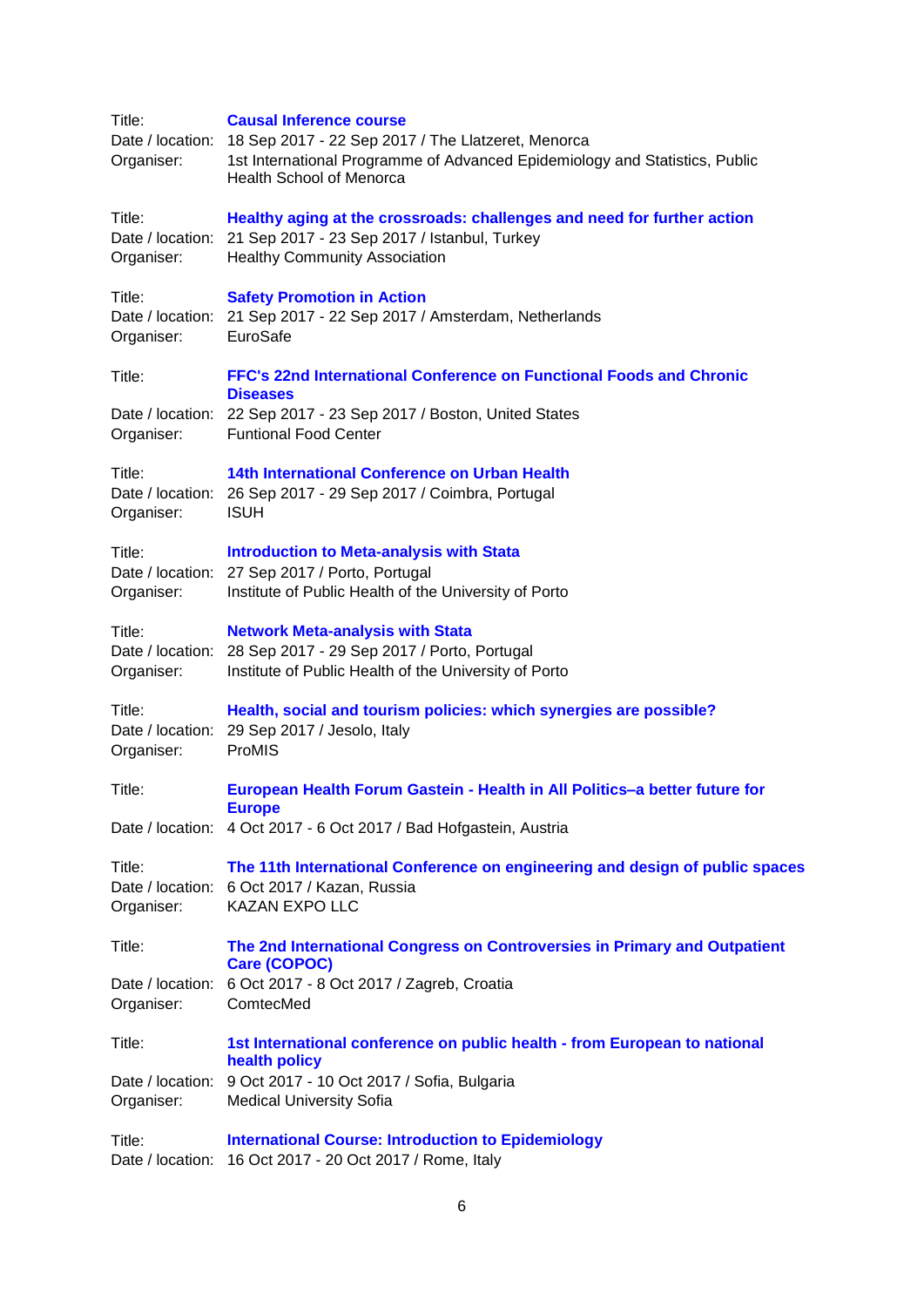| Organiser:                               | SItl and Università Cattolica del Sacro Cuore                                                                                                                                                                                   |
|------------------------------------------|---------------------------------------------------------------------------------------------------------------------------------------------------------------------------------------------------------------------------------|
| Title:<br>Organiser:                     | 1ST International Sofia Staff Week and 30th Anniversary of Erasmus: New<br>horizon in Public Health and Health Care services<br>Date / location: 16 Oct 2017 - 20 Oct 2017 / Sofia, Bulgaria<br>the Medical University of Sofia |
| Title:<br>Organiser:                     | 3rd V4 Conference on Public Health<br>Date / location: 19 Oct 2017 - 20 Oct 2017 / Prague, Czech Republic<br>The Czech Society of Social Medicine and Health Care Management                                                    |
| Title:<br>Organiser:                     | <b>Clinical Research</b><br>Date / location: 20 Oct 2017 - 6 Jul 2020 / Linz and Wels, Austria<br>Johannes Kepler University Linz (JKU                                                                                          |
| Title:<br>Organiser:                     | <b>Advanced Clinical Research</b><br>Date / location: 20 Oct 2017 - 12 Oct 2019 / Linz and Wels, Austria<br>Johannes Kepler University Linz (JKU)                                                                               |
| Title:                                   | 2nd International conference: Food for Healthy Ageing - Benefits beyond                                                                                                                                                         |
| Organiser:                               | <b>basic nutrition</b><br>Date / location: 23 Oct 2017 - 25 Oct 2017 / Amsterdam, Netherlands<br>Food for Healthy Ageing                                                                                                        |
| Title:<br>Organiser:                     | 6th International Conference on Epidemiology and Public Health<br>Date / location: 23 Oct 2017 - 25 Oct 2017 / Paris, France<br>OCM for Epidemiology Series Conferences                                                         |
| Title:<br>Organiser:                     | 8th International Conference of EBHC Teachers and Developers<br>Date / location: 25 Oct 2017 - 28 Oct 2017 / Taormina, Italy<br><b>GIMBE Foundation</b>                                                                         |
| Title:<br>Organiser:                     | 8th International conference for EBHC Teachers and Developers<br>Date / location: 25 Oct 2017 - 28 Oct 2017 / Taormina, Italy<br><b>GIMBE Foundation</b>                                                                        |
| Title:                                   | <b>European Scientific Conference on Applied Infectious Disease Epidemiology</b>                                                                                                                                                |
| Organiser:                               | (ESCAIDE)<br>Date / location: 6 Nov 2017 - 8 Nov 2017 / Stockholm, Sweden<br>European Centre for Disease Prevention and Control (ECDC)                                                                                          |
| Title:<br>Date / location:<br>Organiser: | 3rd World Congress on Nursing and Healthcare" (Nursing and Healthcare)<br>9 Nov 2017 - 11 Nov 2017 / Valencia, Spain<br>Scientific Federation, publisher of The Nursing and Healthcare journal                                  |
| Title:                                   | Acute respiratory pandemics: how to plan for and manage<br>Date / location: 9 Nov 2017 - 11 Nov 2017 / Amsterdam, Netherlands                                                                                                   |
| Title:<br>Organiser:                     | 3rd World Congress on Public Health, Epidemiology and Nutrition<br>Date / location: 13 Nov 2017 - 14 Nov 2017 / Osaka, Japan<br>Public Health Congress 2017                                                                     |
| Title:                                   | 3rd World Congress on Public Health, Nutrition and Epidemiology:<br><b>Strengthening Health Systems and Promoting Awareness</b>                                                                                                 |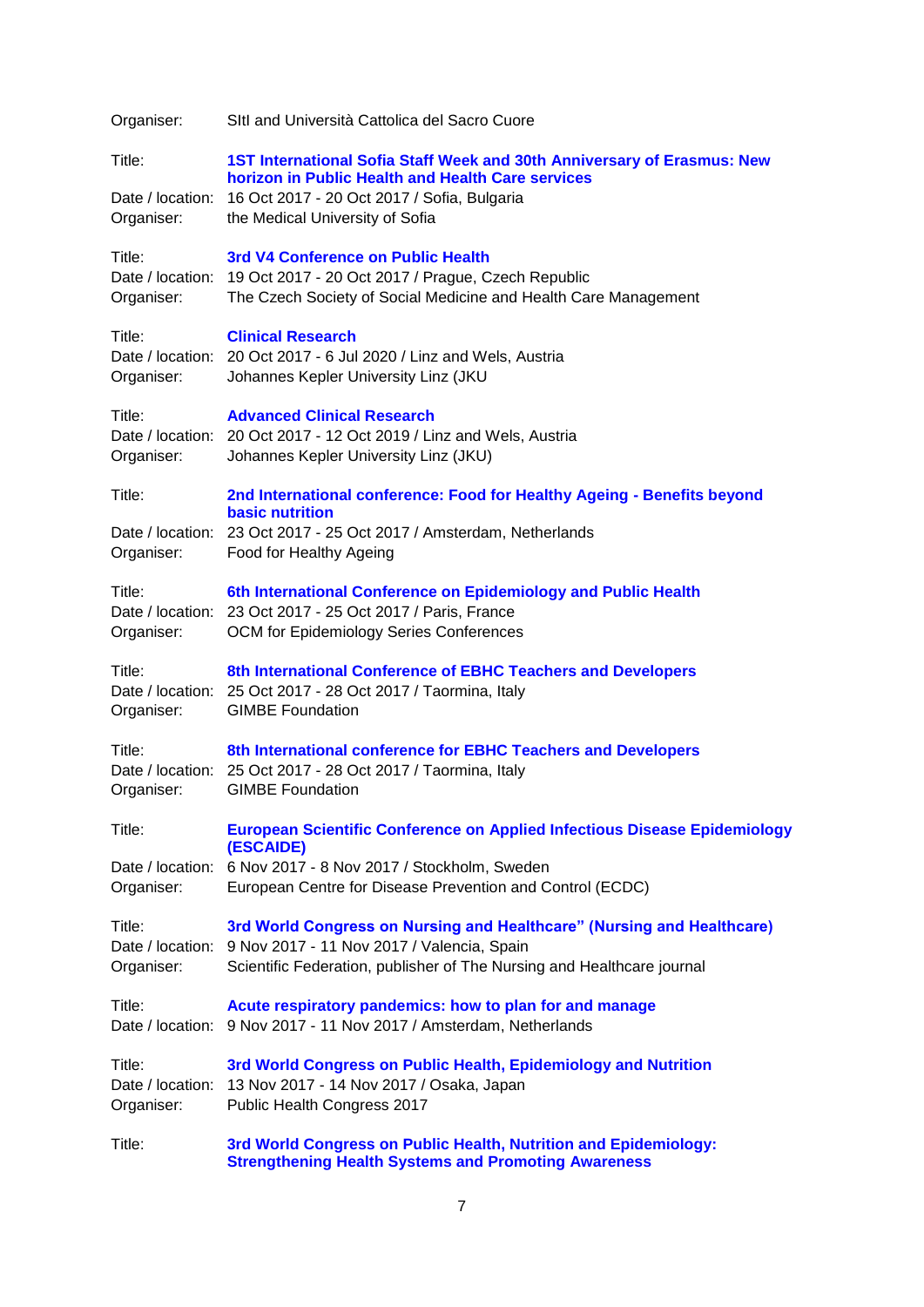| Date / location: 13 Nov 2017 - 14 Nov 2017 / Osaka, Japan<br>ConferenceSeries                                                                                                                                                                           |
|---------------------------------------------------------------------------------------------------------------------------------------------------------------------------------------------------------------------------------------------------------|
| Istanbul Health Expo - 5th Medical Equipment Fair, Integrated Health<br><b>Services, International Health Congress and Symposiums</b>                                                                                                                   |
| 29 Nov 2017 - 2 Dec 2017 / Istanbul, Turkey<br><b>Istanbul Health Expo</b>                                                                                                                                                                              |
| Shape the future of Diabetes: IDF congress 2017<br>4 Dec 2017 - 8 Dec 2017 / Abu Dhabi<br>Date / location:<br>International Diabetes Federation                                                                                                         |
| <b>Health Economics for Public Health Practice and Research</b><br>19 Mar 2018 - 21 Mar 2018 / Bangor, United Kingdom<br><b>Bangor University</b>                                                                                                       |
| 1st World Congress on Migration, Ethnicity, Race and Health - Diversity and<br>health                                                                                                                                                                   |
| Date / location:<br>17 May 2018 - 19 May 2018 / Edinburgh, Scotland                                                                                                                                                                                     |
| 26th International Conference on Health Promoting Hospitals and Health<br><b>Services</b>                                                                                                                                                               |
| 6 Jun 2018 - 8 Jun 2018 / Bologna, Italy<br>Italian regional HPH network Emilia-Romagna together with WHO Collaborating<br>Centre for Health Promotion in Hospitals and Health Care at Gesundheit Österreich<br>GmbH (Austrian Public Health Institute) |
|                                                                                                                                                                                                                                                         |

## <span id="page-7-0"></span>**8. Interesting publications**

**Why older workers work beyond the retirement age: a qualitative study** [https://bmcpublichealth.biomedcentral.co...](https://bmcpublichealth.biomedcentral.com/articles/10.1186/s12889-017-4675-z)

#### **Creative Health: The Arts for Health and Wellbeing**

New report, issued by the All-Party Parliamentary Group on Arts, Health and Wellbeing in the UK, which looks at the role of the arts in public health, is available [here,](http://www.artshealthandwellbeing.org.uk/appg-inquiry/) together with supporting material.

**Occupational class differences in diagnostic-specific sickness absence: a register-based study in the Finnish population, 2005-2014**

[https://bmcpublichealth.biomedcentral.co...](https://bmcpublichealth.biomedcentral.com/articles/10.1186/s12889-017-4674-0)

#### **Missed opportunities in the evaluation of public health interventions: a case study of physical activity programmes**

[https://bmcpublichealth.biomedcentral.co...](https://bmcpublichealth.biomedcentral.com/articles/10.1186/s12889-017-4683-z)

## <span id="page-7-1"></span>**9. European Commission news**

#### **Survey of mental health activities and policies**

EU Compass is inviting mental health stakeholders to take part in the third survey of mental health activities and policies. The focus is on providing community based services and mental health in all policies. Deadline for participation: 10 October 2017. More information is available [here.](https://www.webropolsurveys.com/Answer/SurveyParticipation.aspx?SDID=Fin1339129andSID=918b2fb0-45b7-4af6-b09d-624f32daa26danddy=1957710205)

### **Joint Interagency Antimicrobial Consumption and Resistance Analysis (JIACRA)**

The European Food Safety Authority, the European Medicines Agency and the European Centre for Disease Prevention and Control issued a joint report presenting new data on antibiotic consumption and antibiotic resistance. The report reflects improved surveillance across Europe.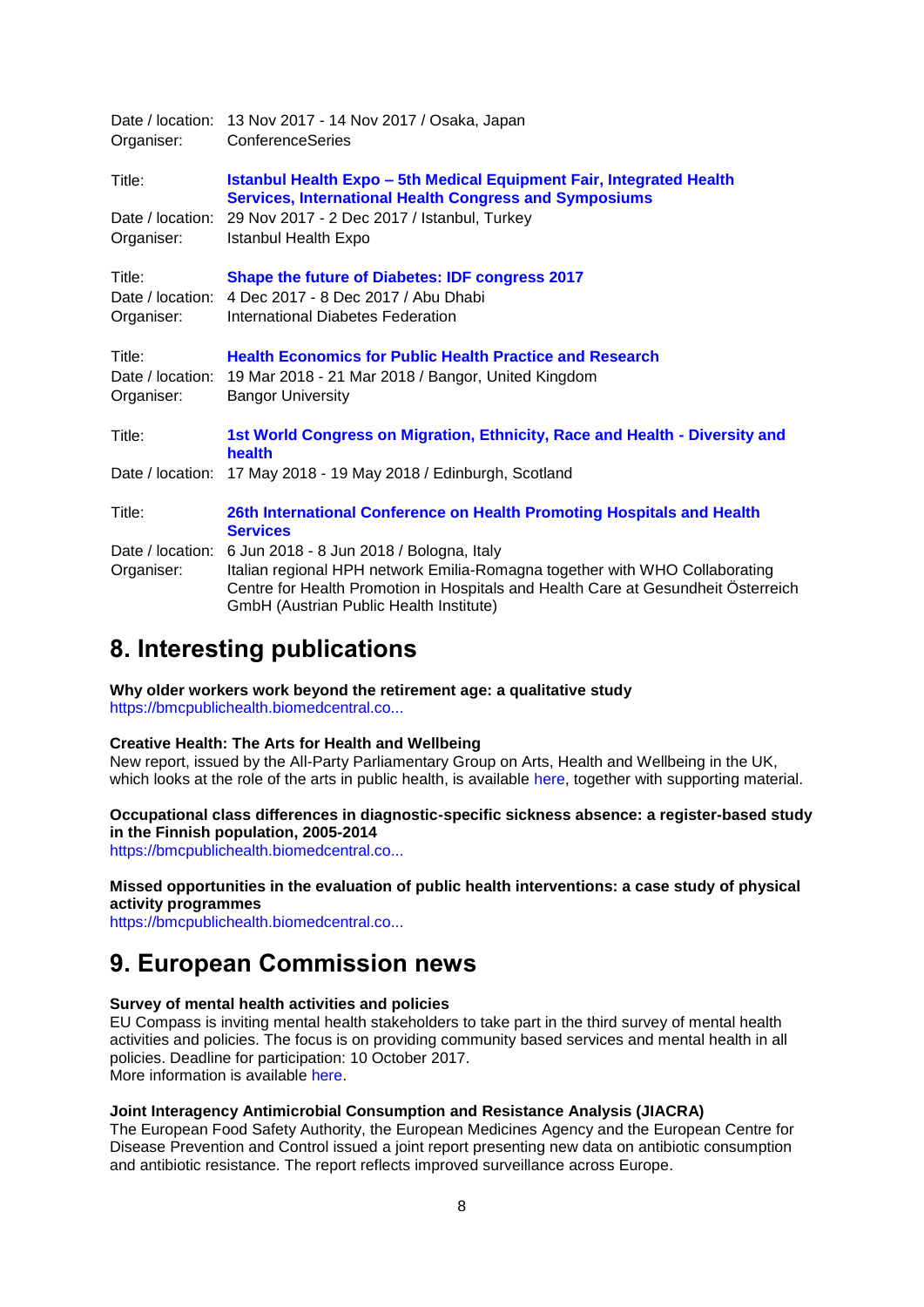More information is available [here.](http://ec.europa.eu/newsroom/dae/redirection.cfm?item_id=126929andnewsletter=260andlang=default)

**Medicine safety: New commitment allows EU and US to share full medicine inspection reports**  This month, the European Commission, the US Food and Drug Administration (FDA) and the European Medicines Agency (EMA) signed a new confidentiality commitment related to medicine safety. The commitment allows the EU and US regulators to share non-public and commercially confidential information, including full reports on medicine inspections, potentially improving patient safety on both sides of the Atlantic.

[For more information.](https://ec.europa.eu/health/human-use/quality_en#euus)

**Share your views - public consultation on health and care in the Digital Single Market** How should Europe promote digital innovation in health and care, for the benefits of citizens and health systems? The input will feed into a new policy Communication to be adopted by the end of 2017.

More information available [here.](http://ec.europa.eu/newsroom/dae/redirection.cfm?item_id=126917andnewsletter=260andlang=default)

## <span id="page-8-0"></span>**10. European Centre for Disease Prevention and Control news**

Eurosurveillance, Volume 22, Issue 33, 17 August 2017 **In this issue: Plasmid-encoded colistin resistance**

Of over 4,000 cases of measles in Italy in 2017, more than 270 were in healthcare workers. Two articles in this issue describe measles transmissions in nosocomial settings.

RAPID COMMUNICATIONS

A cluster of measles linked to an imported case, Finland, 2017 <http://www.eurosurveillance.org/ViewArticle.aspx?ArticleId=22857>

Ongoing large measles outbreak with nosocomial transmission in Milan, northern Italy, March–August 2017 <http://www.eurosurveillance.org/ViewArticle.aspx?ArticleId=22858>

A nosocomial measles outbreak in Italy, February-April 2017 <http://www.eurosurveillance.org/ViewArticle.aspx?ArticleId=22859>

SURVEILLANCE AND OUTBREAK REPORT Imported case of Middle East respiratory syndrome coronavirus (MERS-CoV) infection from Oman to Thailand, June 2015 <http://www.eurosurveillance.org/ViewArticle.aspx?ArticleId=22860>

Eurosurveillance, Volume 22, Issue 32, 10 August 2017 **In this issue: Plasmid-encoded colistin resistance** A rare subtype of botulinum neurotoxin in a case of food-borne botulism in Slovakia

RAPID COMMUNICATION Cyclosporiasis in travellers returning to the United Kingdom from Mexico in summer 2017: lessons from the recent past to inform the future <http://www.eurosurveillance.org/ViewArticle.aspx?ArticleId=22854>

SURVEILLANCE AND OUTBREAK REPORT

Reoccurrence of botulinum neurotoxin subtype A3 inducing food-borne botulism, Slovakia, 2015 <http://www.eurosurveillance.org/ViewArticle.aspx?ArticleId=22853>

RESEARCH ARTICLES

Improving regional influenza surveillance through a combination of automated outbreak detection methods: the 2015/16 season in France <http://www.eurosurveillance.org/ViewArticle.aspx?ArticleId=22855>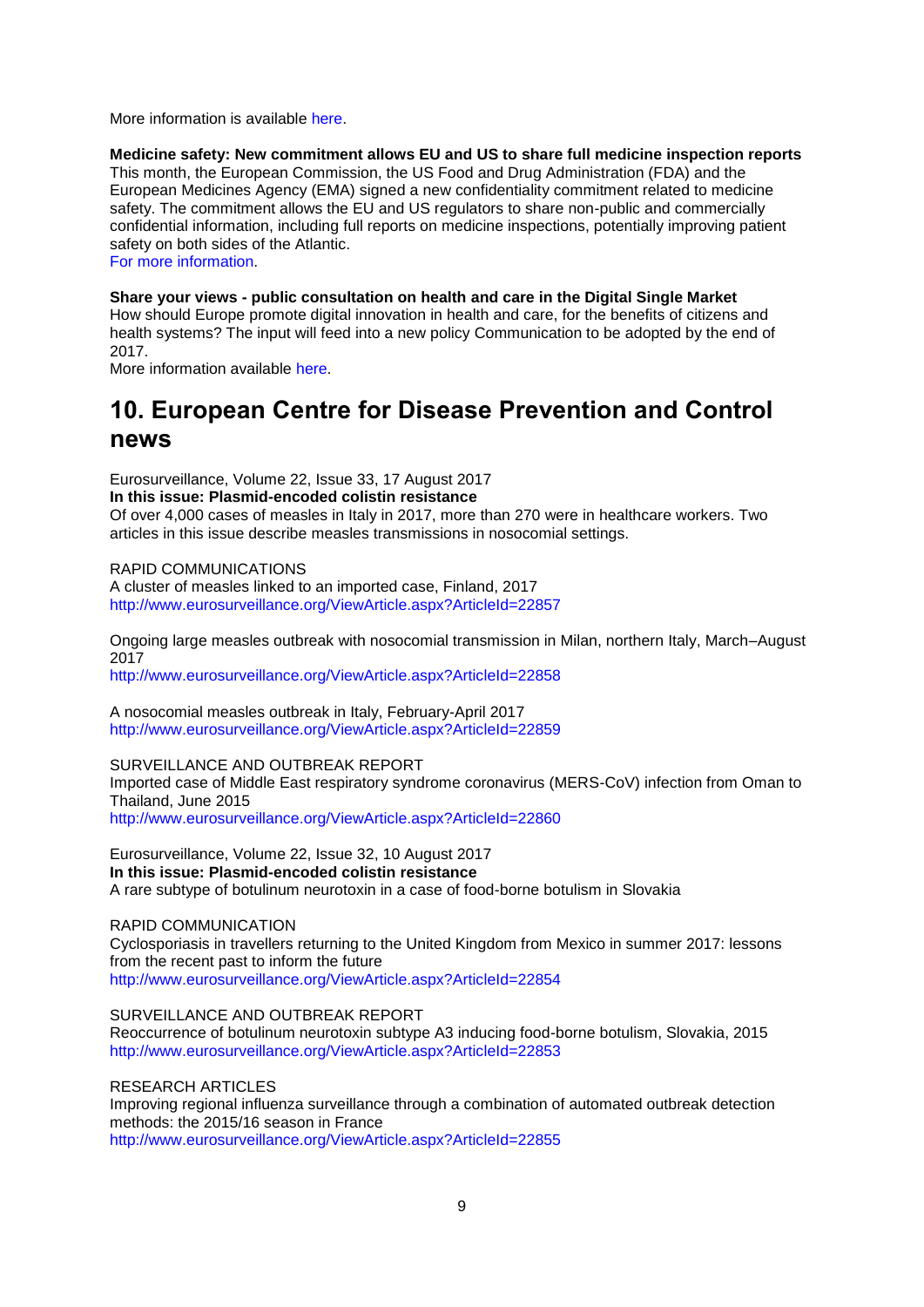Evidence for more cost-effective surveillance options for bovine spongiform encephalopathy (BSE) and scrapie in Great Britain

<http://www.eurosurveillance.org/ViewArticle.aspx?ArticleId=22856>

Eurosurveillance, Volume 22, Issue 31, 03 August 2017 **In this issue: Plasmid-encoded colistin resistance** The articles in this issue describe the emergence of mcr-3 and detection of mcr-4 in Europe and summarise the epidemiology of ESBL and carbapenemase producers in Italy

#### **EDITORIAL**

Plasmid-encoded colistin resistance: *mcr*-one, two, three and counting <http://www.eurosurveillance.org/ViewArticle.aspx?ArticleId=22850>

#### RAPID COMMUNICATIONS

Novel *mcr-3* variant, encoding mobile colistin resistance, in an ST131 *Escherichia coli* isolate from bloodstream infection, Denmark, 2014 <http://www.eurosurveillance.org/ViewArticle.aspx?ArticleId=22846>

Plasmid-borne colistin resistance gene *mcr-3* in *Salmonella* isolates from human infections, Denmark, 2009–17

<http://www.eurosurveillance.org/ViewArticle.aspx?ArticleId=22848>

Co-occurrence of colistin-resistance genes *mcr-1* and *mcr-3* among multidrug-resistant *Escherichia coli* isolated from cattle, Spain, September 2015 <http://www.eurosurveillance.org/ViewArticle.aspx?ArticleId=22849>

Novel plasmid-mediated colistin resistance *mcr-4* gene in *Salmonella* and *Escherichia coli*, Italy 2013, Spain and Belgium, 2015 to 2016 <http://www.eurosurveillance.org/ViewArticle.aspx?ArticleId=22851>

### SURVEILLANCE AND OUTBREAK REPORT

Evolving beta-lactamase epidemiology in Enterobacteriaceae from Italian nationwide surveillance, October 2013: KPC-carbapenemase spreading among outpatients <http://www.eurosurveillance.org/ViewArticle.aspx?ArticleId=22847>

## <span id="page-9-0"></span>**11. WHO news**

### **National health inequality monitoring: a step-by-step manual**

*World Health Organization ISBN 978-92-4-151218-3 Published online: July 2017* **Learn more about the manual and access the full text –** [click here](http://bit.ly/2tSwEeI)

**Highlights from the Health systems newsletter** August 2017

#### **[Member States meet to plan 10th anniversary of Tallinn Charter](http://who.us4.list-manage1.com/track/click?u=bb832ff4c9f8efad547ffcf69&id=c56d813998&e=58ab27574e)** 28-07-2017

A core group of Member States convened at a side-event on 26 May 2017, during the Seventieth World Health Assembly, to discuss preparations for a high-level technical meeting in 2018, which will mark the 10th anniversary of the Tallinn Charter. At the side-event, Member States agreed on the proposed themes of the conference, which will focus on "Health systems for prosperity and solidarity: Leaving no one behind".

### **[New WHO/Europe report sheds light on antibiotic consumption in eastern European and](http://who.us4.list-manage.com/track/click?u=bb832ff4c9f8efad547ffcf69&id=2207f07cba&e=58ab27574e)  [central Asian countries](http://who.us4.list-manage.com/track/click?u=bb832ff4c9f8efad547ffcf69&id=2207f07cba&e=58ab27574e)**

01-05-2017

A new WHO/Europe report collates and reviews surveillance data on the consumption of antimicrobial medicines in 11 non-European Union countries and Kosovo\* from 2011–2014, gathered through the WHO Antimicrobial Medicines Consumption (AMC) Network. The report indicates that consumption